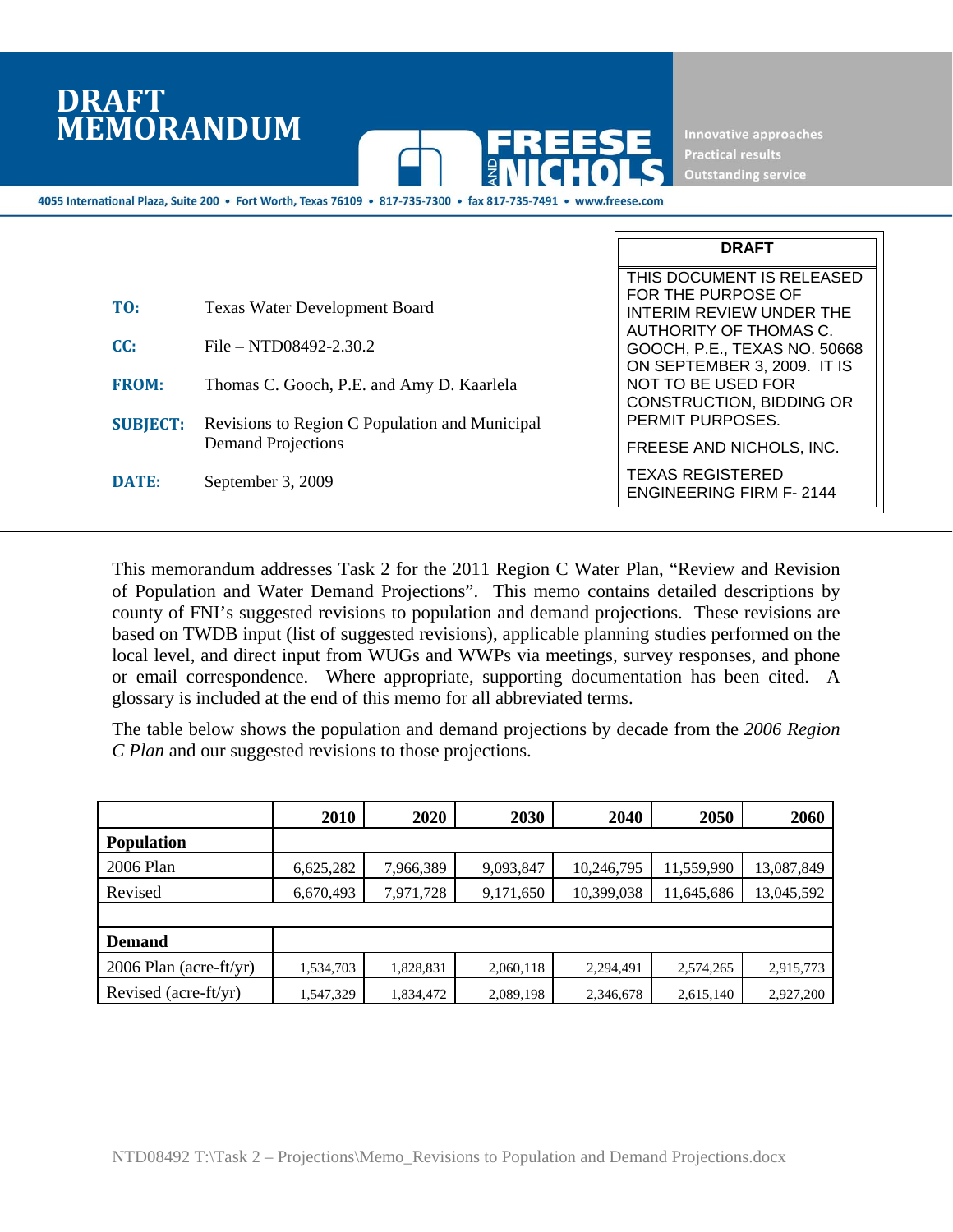Revisions to Region C Population and Demand Projections September 3, 2009 Page 2 of 18

## **Collin County**

Allen – Based on survey response, discussions with city staff, and current NCTCOG population estimates, we limited population to build out population. Based on survey response, we decreased per capita use in 2010 and 2020.

Anna – Based on survey response and input from Anna's future water providers (GTUA and NTMWD), we increased the population in all years to account for current population and ultimate build out population.

Blue Ridge – No change.

Caddo Basin SUD – No change.

Celina – TWDB suggested an increase in population for Celina in Collin County. We have revised the 2010 population per TWDB, but we put the remaining years' increases in the Denton County portion of Celina. UTRWD suggested an increase in gpcd use for 2010 through 2060 based on usage in recent years.

County Other – No change.

Culleoka WSC – No change.

Dallas – Based on input from city staff, we decreased per capita use in all years.

Danville WSC – No change.

East Fork SUD – Based on recent historical population and survey response, we increased population in all years. All of this increase was placed in the Collin County portion of East Fork SUD.

Fairview – Based on current population estimates, city input, and TWDB input, we increased population in 2010 through 2040. We limited population to build out beginning in 2040.

Farmersville – No change in population. TWDB suggested an increase in population. Based on historical population and projections from other sources, we feel this increase is not warranted. Based on recent historical data, we increased per capita use in all years.

Frisco – Based on data from Frisco's Planning Department, we decreased population in all years in both Collin and Denton Counties to account for slower recent growth and a lower build out population. Based on survey response, we decreased per capita use for 2020 through 2060. Garland – No change.

Marilee SUD (Formerly called Gunter Rural WSC) – Based on survey response, we decreased population in 2010 and 2020.

Hickory Creek SUD – No change.

Josephine – Based on TWDB input, we increased population in 2010, 2050, and 2060, and decreased population in 2020, 2030, and 2040 (to match TWDB suggested revisions). Based on recent historical use, we increased per capita use in all years.

Lavon WSC – Based on survey response, we decreased population in 2010 and increased population in 2020, 2030, and 2040.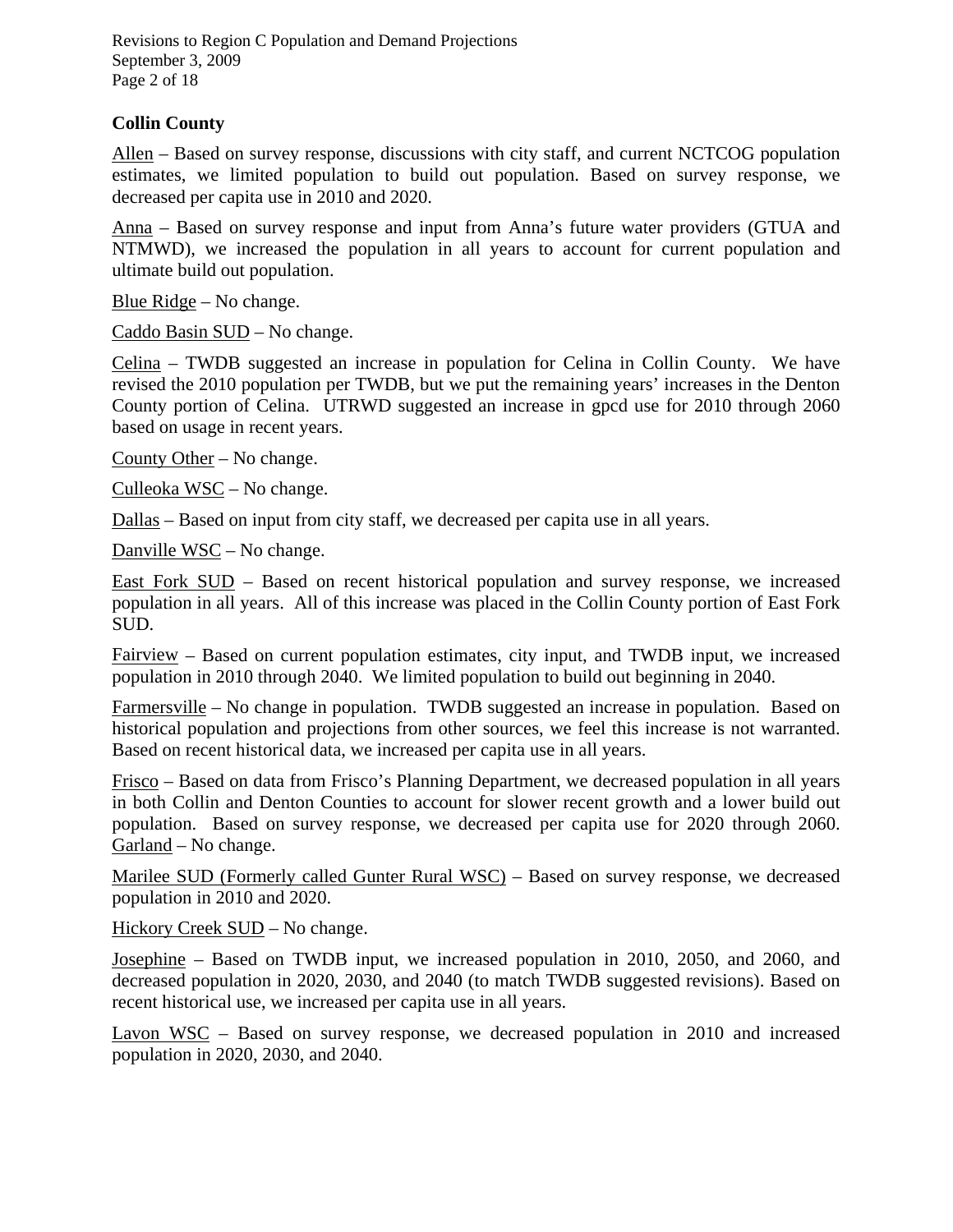Revisions to Region C Population and Demand Projections September 3, 2009 Page 3 of 18

Lowry Crossing – Based on TWDB input, we increased population in 2010 through 2040 population. Based on survey response, we limited the remaining years' population to build out population beginning in 2040.

Lucas – No change.

McKinney – Based on TWDB input, survey response, and discussions with city staff, we increased population in 2010 through 2040, however the increase was not as much as recommended by TWDB. Based on city input, we increased the 2050 population and decreased the 2060 population to a build out of 380,000. Based on survey response, we decreased per capita use for 2020 through 2060.

Melissa – Based on recent historical population, we decreased population in 2010, 2020, and 2030.

Milligan WSC – No change.

Murphy – Based on current population estimates, we increased population in 2010. Based on recent historical use information from Murphy's wholesale water provider (NTWMD), we increased per capita use in all years.

Nevada – No change. TWDB suggested an increase in population. We feel this increase is not warranted.

New Hope – No change.

North Collins WSC – No change.

Parker – Based on current population estimates, we decreased population in 2010.

Plano – Based on survey response and current population estimates, we increased the population in 2010 and 2020 and we decreased population in 2030 through 2060 due to lower build out population.

Princeton – Based on TWDB input, we increased population in 2010 and 2020. We feel the remaining years' population should remain the same. Based on recent historical use from Princeton's wholesale water provider (NTWMD), we increased per capita use in all years.

Prosper – Based on recent historical population and input from Prosper's current water provider (NTMWD), we decreased population in 2020 through 2040.

Richardson – No change.

Royse City – Based on slower recent growth, we slightly decreased population in 2010 and 2020. We also increased the 2060 population to continue future growth trend.

Sachse – Based on TWDB input, we increased population in 2010, 2020, and 2030. We limited population to build out population provided by Sachse's water supplier (NTMWD) beginning in 2020.

Saint Paul – No change.

South Grayson WSC – No change.

Weston – No change.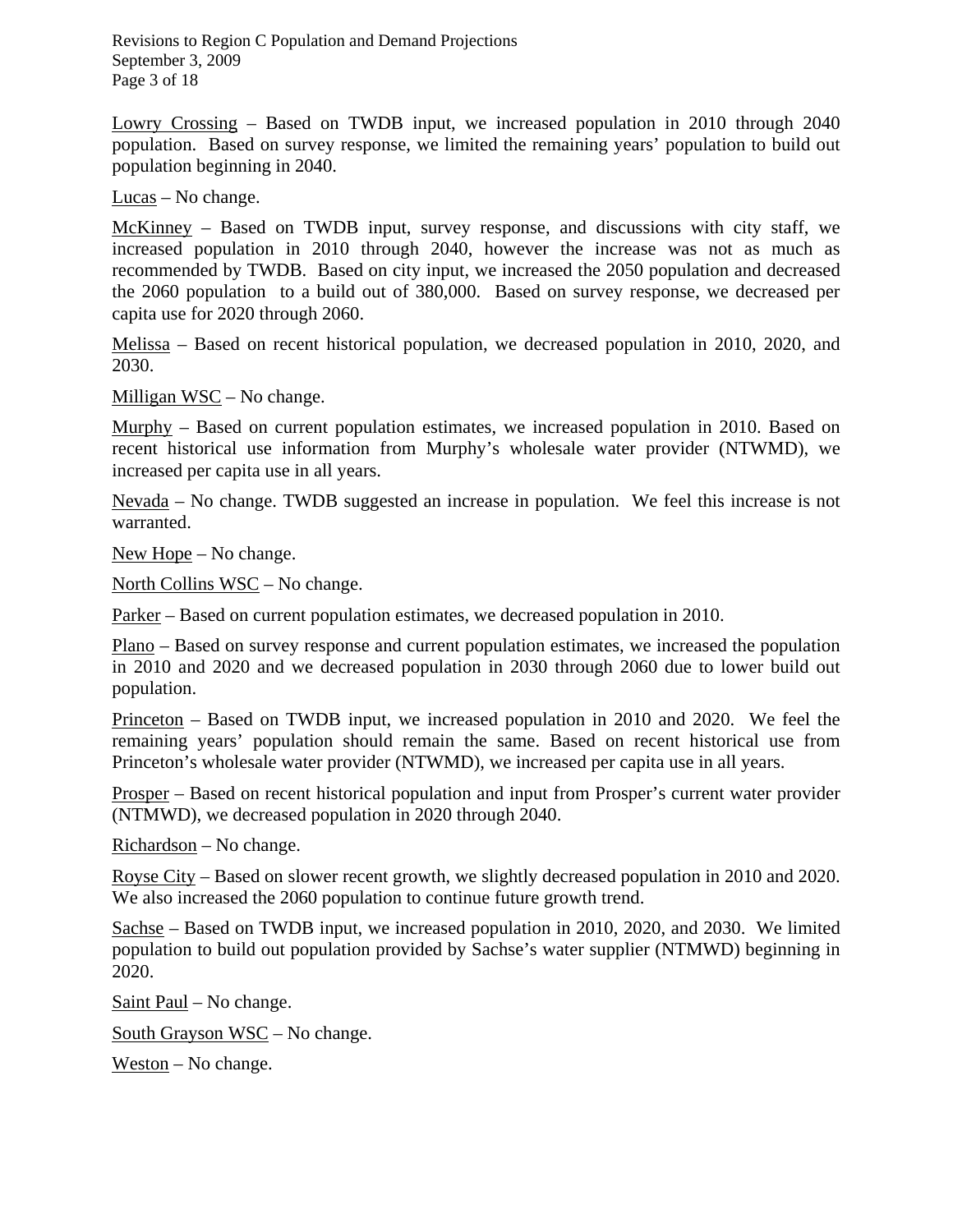Revisions to Region C Population and Demand Projections September 3, 2009 Page 4 of 18

Wylie – Based on recent historical population, we increased population in 2010 through 2030. Based on survey response, we limited population to build out population beginning in 2040. Based on recent historical use from Wylie's wholesale water provider (NTWMD), we decreased per capita use in all years.

#### **Cooke County**

Bolivar WSC – No change.

County Other – No change.

Gainesville – Based on recent historical population, we decreased population in 2010 through 2050.

Kiowa Homeowners WSC – Based on groundwater use records and TCEQ meter count, we increased the per capita water use in all years.

Lindsay – No change.

Muenster – Based on survey response, we decreased population in all years.

Two Way SUD – No change.

Valley View – No change.

Woodbine WSC – No change.

#### **Dallas County**

Addison – Based on recent historical population, we decreased population in 2010 to account for slower growth.

Balch Springs – No change.

Carrollton – No change.

Cedar Hill – Based on the recent special county study<sup>1</sup>, we increased population in 2020, 2030 and 2040. Based on information from the City's Master Plan, we limited the population to build out beginning in 2040. Based on recent historical use from the City, we increased per capita use in all years.

Cockrell Hill – No change.

Combine – No change.

Combine WSC – No change.

Coppell – Based on recent historical use, we increased per capita use in all years.

County Other – No change.

Dallas – Based on input from city staff, we decreased population in 2020 and 2030, and we decreased per capita use in all years.

Dallas County WCID #6 – We set the population to zero in all years. Based on discussions with the District and the City of Balch Springs, TWDB understands that essentially all of the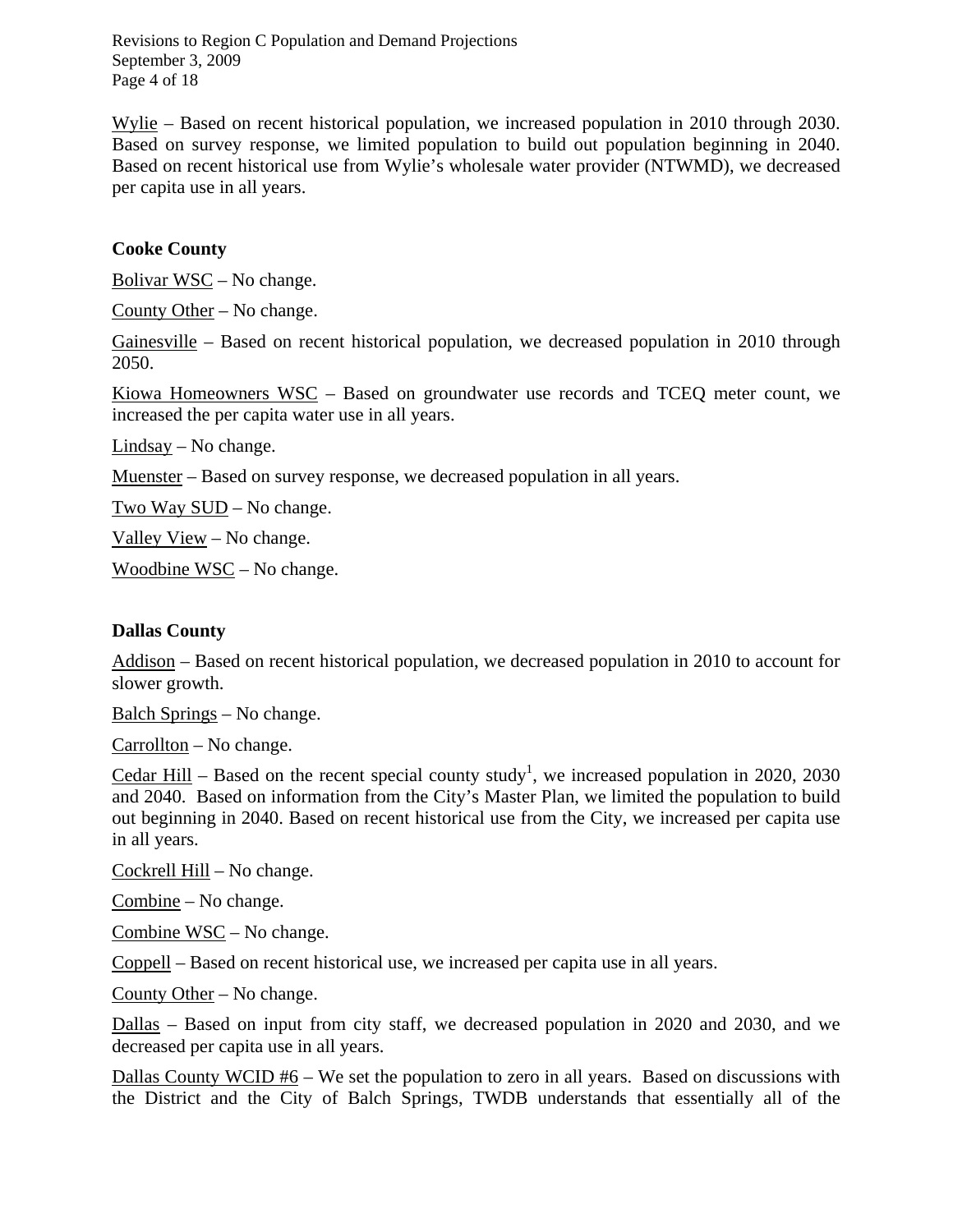Revisions to Region C Population and Demand Projections September 3, 2009 Page 5 of 18

population and demand served by Dallas County WCID #6 is in the City of Balch Springs. This was not properly adjusted in the 2006 plan. TWDB recommended that Region C put zero retail population and demand for Dallas County WCID #6. This will make the District only a wholesale supplier for Balch Springs rather than a WUG.

DeSoto –Based on recent historical use, we decreased per capita use in all years.

Duncanville – Based on survey response, the city is currently at 98% build out, so future population is held at the 2010 level. Based on recent historical use, we decreased per capita use in all years.

East Fork SUD – No change.

Farmers Branch – No change.

Garland – Based on information from Garland's Master Plan and from their wholesale water provider (NTMWD), we decreased population in all years to reflect a lower build out population.

Glenn Heights – Based on TWDB input, we increased population in all years.

Grand Prairie – Based on survey response, we decreased population in all years to reflect a lower build out population. This reduction was taken in all three counties (Dallas, Ellis and Tarrant) in proportion to the projections from the 2006 Region C Plan. Based on survey response, we slightly increased per capita use in all years.

Grapevine – No change.

Highland Park – No change.

Hutchins – Based on survey response, we decreased population in all years. Based on recent historical use, we increased per capita use in all years.

Irving – Based on survey response, we increased per capita use in all years. Most of the future growth in the city will be commercial rather than population, which will increase per capita use.

Lancaster –Based on survey response, we decreased population in 2020 and limited population to build out population, beginning in 2030.

Lewisville – No change.

Mesquite – Based on survey response and the Mesquite's Master Plan, we decreased population in all years. Based on their Master Plan, we slightly increase per capita use in all years.

Ovilla –Based on recent historical use, we increased per capita use in all years. Based on input from the City, we decreased population for 2010 through 2030.

Richardson – No change.

Rockett SUD – No change.

Rowlett – Based on recent historical use, we decreased per capita use in all years.

Sachse – Based on TWDB input, we increased population in 2010. Based on input from Sachse's water provider (NTMWD), we adjusted population in the remaining years to account for a lower build out population. The adjustments resulted in population increases in 2020 through 2050 and population decrease in 2060.

Sardis-Lone Elm WSC – No change.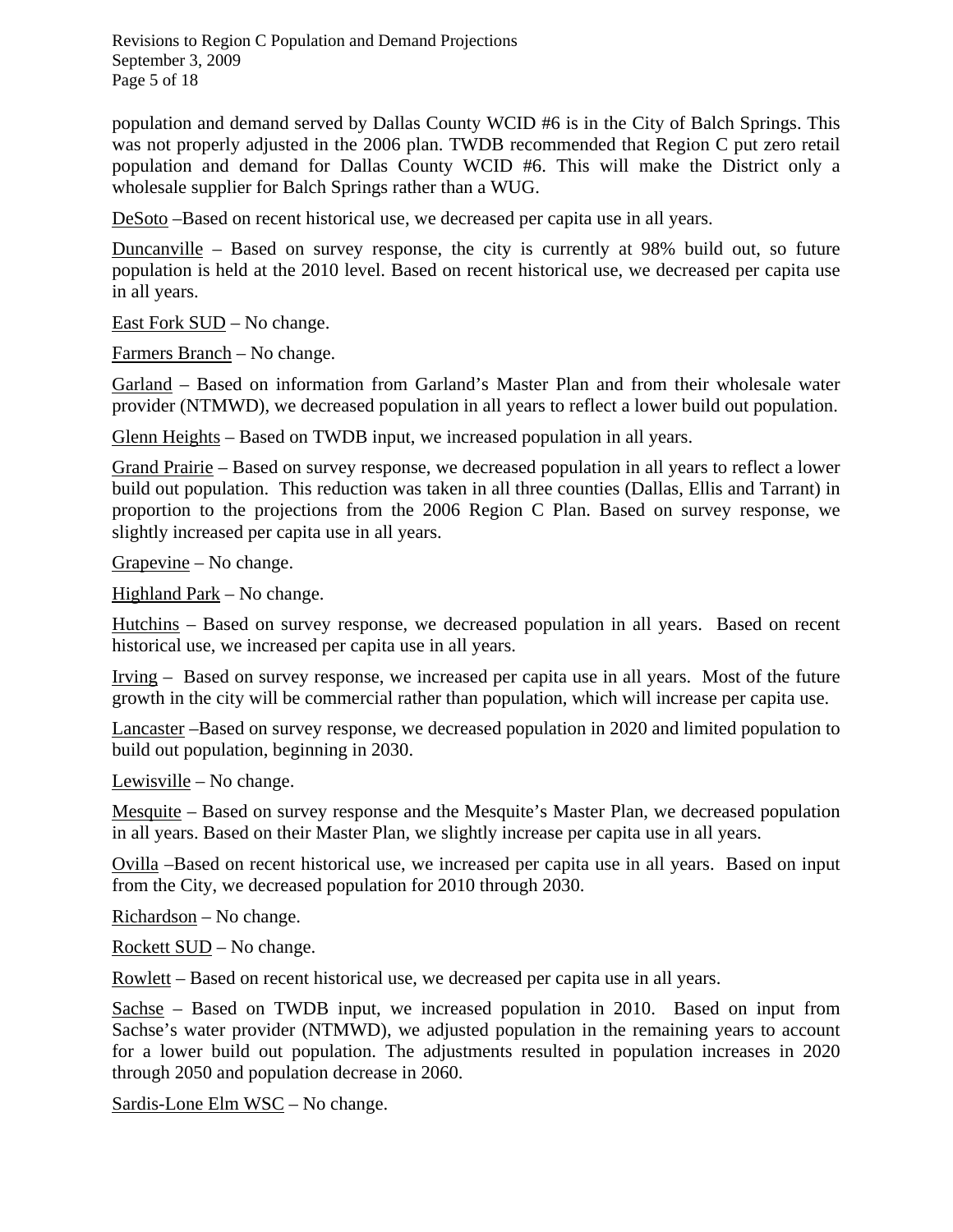Revisions to Region C Population and Demand Projections September 3, 2009 Page 6 of 18

Seagoville – Based on recent historical population, we decreased population for years 2010 through 2040 to account for slower growth. Based on recent historical use, we increased per capita use in all years.

Sunnyvale – No change.

University Park –Based on recent historical use, we increased per capita use in all years.

Wilmer – Based on recent historical population, we decreased population for years 2010 through 2040 to account for slower growth.

Wylie – Based on recent historical population, we increased population in 2010 and 2020. We kept the 2030 and 2040 populations from the 2006 Plan. Based on survey response, we limited the 2050 and 2060 populations to build out population (which was achieved beginning in 2040). Based on recent historical use information from Wylie's wholesale water provider (NTWMD), we decreased per capita use in all years.

## **Denton County**

Argyle – Based on recent historical population and input from Argyle's water provider (UTRWD), we decreased population in all years.

Argyle WSC – Based on input from Argyle WSC's water provider (UTRWD), we increased population in all years.

Aubrey – Based on recent historical population and input from Aubrey's water provider (UTRWD), we decreased population in 2010.

Bartonville – Based on survey response and input from Bartonville's water provider (UTRWD), we decreased population in all years to account for a lower build out population.

Bartonville WSC – No change.

Bolivar WSC – No change.

Carrollton – No change.

Celina – TWDB suggested an increase in population for Celina in Collin County. We put all of this increase in Denton County beginning in 2020. (Celina has ETJ in Denton County and plans to annex into Denton County in the future.) We used the same per capita for Celina in Denton County as was used for Celina in Collin County.

Coppell – Based on recent historical use, we increased per capita use in all years.

Copper Canyon – Based on input from the City, we decreased population in all years.

Corinth – Based on TWDB input, we increased the 2010 population. We kept the 2040, 2050, and 2060 populations from the 2006 plan, which we believe are more reasonable than the TWDB suggested increase. The 2020 and 2030 populations were calculated to be a straight line between 2010 and 2040.

County Other – Based on input from UTRWD which supplies most of the County Other water demand, we increased population in all years. The table below shows the specific entities included in our calculation of Denton County Other population.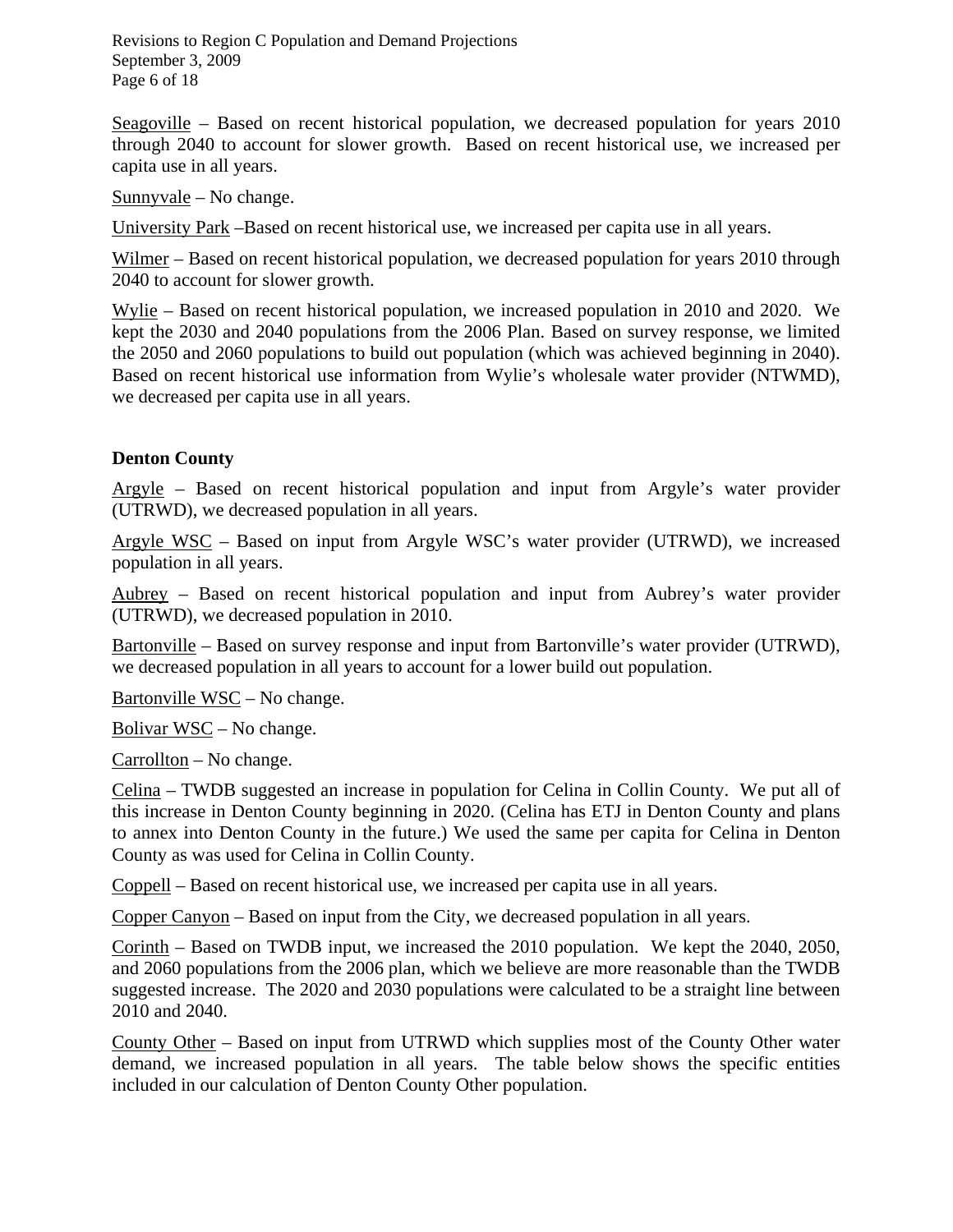|                                        | 2010   | 2020   | 2030   | 2040   | 2050   | 2060   |
|----------------------------------------|--------|--------|--------|--------|--------|--------|
| <b>Population</b>                      |        |        |        |        |        |        |
| <b>Blackrock WSC</b>                   | 1,143  | 1,143  | 1,143  | 1,143  | 1,143  | 1,143  |
| Corral City                            | 115    | 901    | 1,557  | 1,965  | 2,161  | 2,161  |
| Lakewood Village                       | 643    | 943    | 1,244  | 1,244  | 1,244  | 1,244  |
| Lantana (DCFWSD#7)                     | 7,050  | 12,500 | 12,500 | 12,500 | 12,500 | 12,500 |
| <b>Denton County</b><br>Unincorporated | 18,772 | 12,225 | 5,703  | 12,877 | 20,757 | 29,075 |
| DC FWSD #9                             | 4,682  | 7,483  | 10,275 | 10,275 | 10,275 | 10,275 |
| <b>DCFWSD #8A &amp; 11</b>             | 5,537  | 11,351 | 16,749 | 16,749 | 16,749 | 16,749 |
| DCFWSD#10                              | 3,750  | 9,900  | 16,239 | 16,965 | 16,965 | 16,965 |
| <b>Total</b>                           | 41,692 | 56,446 | 65,410 | 73,718 | 81,794 | 90,112 |

Cross Roads – Based on survey response, we limited population to build out population beginning in 2020.

Dallas – Based on input from city staff, we decreased per capita use in all years.

Denton – Based on input from the city, we decreased population in 2010, 2020, and 2030.

Denton County FWSD No. 1A – No change.

Double Oak – Based on survey response, we limited population to build out population beginning in 2010 to reflect higher current population and a lower build out population.

Flower Mound – Based on survey response, we revised population in all years. Based on survey response, we decreased per capita use in 2010 and increased per capita use in the remaining years to reflect the fact that in future years commercial growth will exceed residential growth.

Fort Worth – Based on current population estimates, meetings with City staff, and input from the City Planning Department, we increased population in all years.

Frisco – Based on data from Frisco's Planning Department, we decreased population in all years to account for slower recent growth and a lower build population. Based on survey response, we decreased per capita use for 2020 through 2060.

Hackberry – No change.

Hebron – Based on recent historical population, we decreased population in all years and limited it to build out.

Hickory Creek – Based on input from Hickory Creek's water supplier (UTRWD), we increased the 2010 and 2020 population to account for recent rapid growth, and we limited population to build out beginning in 2040 and beyond. Based on recent historical use, we increased per capita use in all years.

Highland Village – Based on survey response, we limited population to build out population beginning in 2040. Based on recent historical use, we increased per capita use in all years.

Justin – Based on TWDB input, we increased population in all years.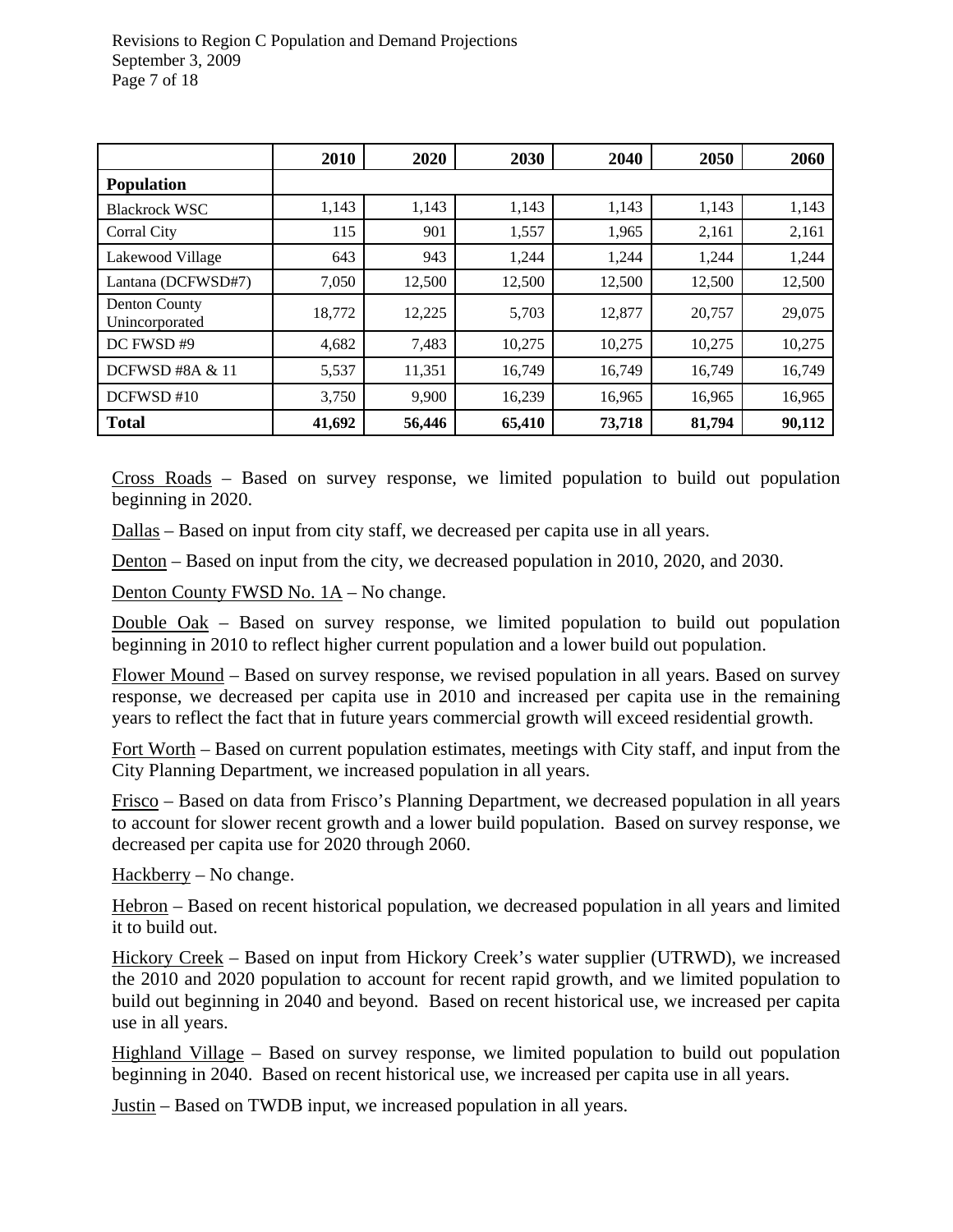Revisions to Region C Population and Demand Projections September 3, 2009 Page 8 of 18

Krugerville – Based on TWDB input, we increased population in all years.

Krum – Based on recent historical population, we increased population in 2010 and 2020. Based on input from Krum's water provider (UTRWD), we limited population to build out for the remaining years. Based on recent historical use, we increased per capita use in 2010. All other years remain the same.

Lake Dallas – Based on input from Lake Dallas' water provider (UTRWD), we limited population to build out beginning in 2030. Based on recent historical use, we increased per capita use in all years.

Lewisville – Based on current population estimates, we decreased the population in 2010. Based on input from Lewisville, we decreased the population in 2060 to limit the population to build out. The population for 2020 through 2050 was adjusted to show steady growth.

Lincoln Park – Based on recent historical population and input from Lincoln Park's water provider (UTRWD), we decreased population in 2010. Based on input from the city, we limited population to build out in 2060, and adjusted population in 2020 through 2050 to show steady growth.

Little Elm – We decreased population beginning 2030 to account for a lower build out population.

Mustang SUD – Based on input from Mustang SUD's water provider (UTRWD), we increased population in 2040, 2050, and 2060.

Northlake – Based on survey response, we decreased population in 2010 and shifted population growth back 10 years for all decades.

Oak Point – Based on input from Oak Point's water provider (UTRWD), we increased population in all years.

Pilot Point – Based on recent historical population, input from Pilot Point's water provider (UTRWD), and local NCTCOG projections, we decreased the 2010 and 2020 population to account for slower growth.

Plano – In Denton County, we increased the near term population (2010, 2020, 2030, and 2040) due to recent accelerated growth, however based on the survey response we did not increase it as much as TWDB suggested. In addition, based on the survey response, we decreased the 2060 population due to lower build out population.

Ponder – Based on survey response, we increased population in 2010.

Prosper – Based on input from UTRWD, we decreased population in 2010 to reflect the fact that there is currently no development of Prosper within Denton County (all current development is in Collin County).

Roanoke – Based on recent historical population, we increased population in 2010 through 2030 to account for accelerated growth in recent years and the annexation of Marshall Creek. The population increase in 2040 through 2060 only accounts for the annexation of Marshall Creek.

Sanger – Based on recent historical population and input from Sanger's water provider (UTRWD), we decreased population in 2010 and 2020 to account for slower growth. Based on recent historical use, we decreased per capita use in all years.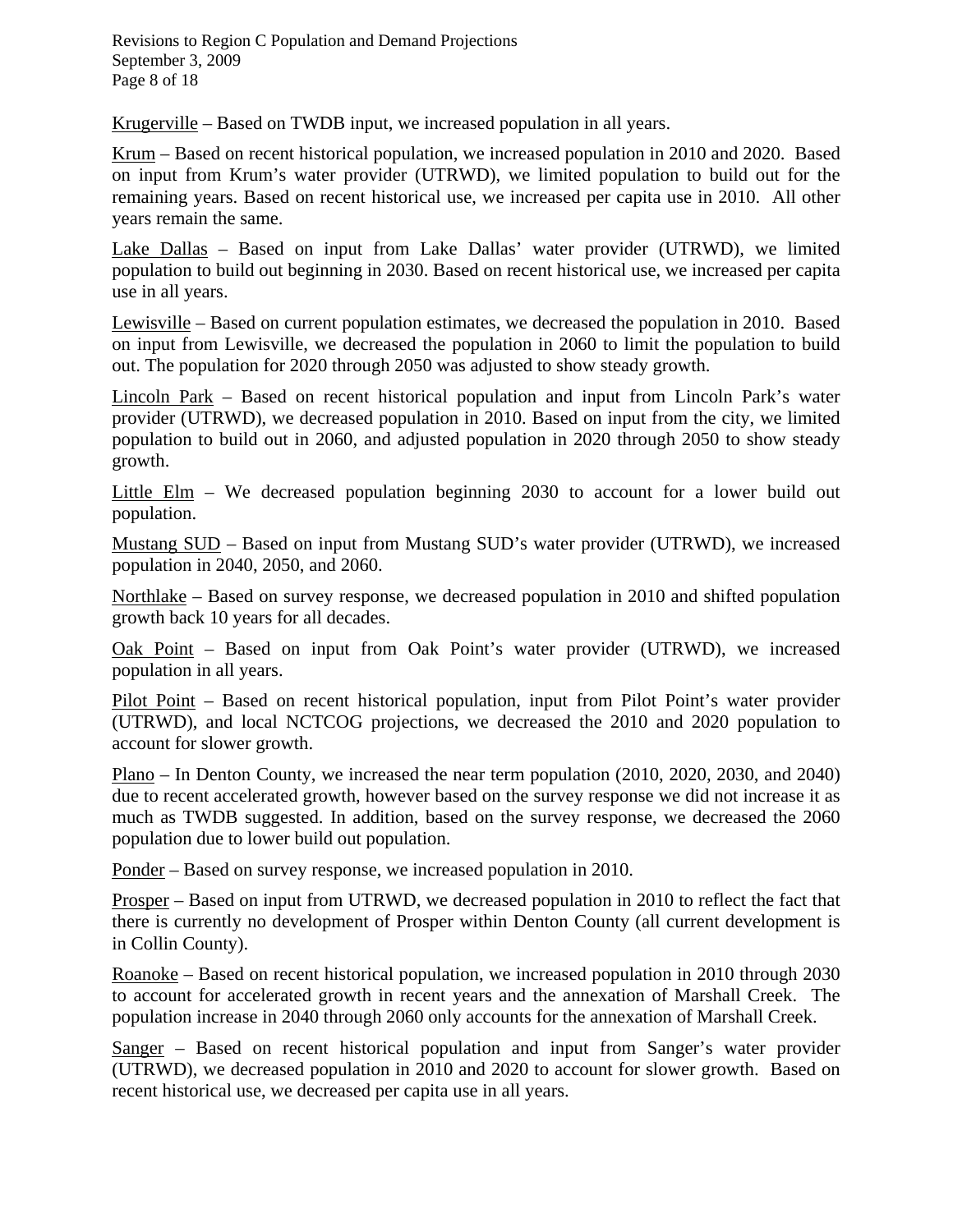Revisions to Region C Population and Demand Projections September 3, 2009 Page 9 of 18

Shady Shores – Based on TWDB input, we increased population in 2010, 2020, and 2030. Based on input from Shady Shores' water provider (UTRWD), we limited population to build out beginning in 2030.

Southlake – Based on survey response, we decreased population in all years.

The Colony – Based on current population estimates, we decreased population in 2010. Based on recent historical use, we increased the already low per capita use in all years.

Trophy Club – Based on TWDB input, we increased population in all years.

#### **Ellis County**

Bardwell – No change.

Brandon-Irene WSC – No change.

Buena Vista-Bethel SUD – Based on survey response, we increased population and per capita use in all years.

Cedar Hill – Based on recent historical use from the City, we increased per capita use in all years.

Community Water Company – No change.

County Other – No change.

Ennis – No change.

Ferris – Based on the recent special county study<sup>1</sup>, we increased population in all years. The 2060 population represents the build out population.

Files Valley WSC – Based on survey response and discussions with Files Valley staff, we increased population in all years.

Glenn Heights – Based on TWDB input, we increased population in all years.

Grand Prairie – Based on survey response, we decreased population in all years to reflect a lower build out population. This reduction was taken in all three counties (Dallas, Ellis and Tarrant) in proportion to the projections from the 2006 Region C Plan. Based on survey response, we slightly increased per capita use in all years.

Italy – No change.

Johnson County SUD – No change.

Mansfield – Based on survey response, we increased population in all years. Based on recent historical use, we decreased per capita use in all years.

Maypearl – Based on recent historical population and TWDB input, we increased population in all years. We limited population to build out population beginning in 2030.

Midlothian – Based on survey response, we increased population in all years.

Milford – Based on TWDB input, we increased population in all years. Based on recent historical use, we increased per capita use in all years.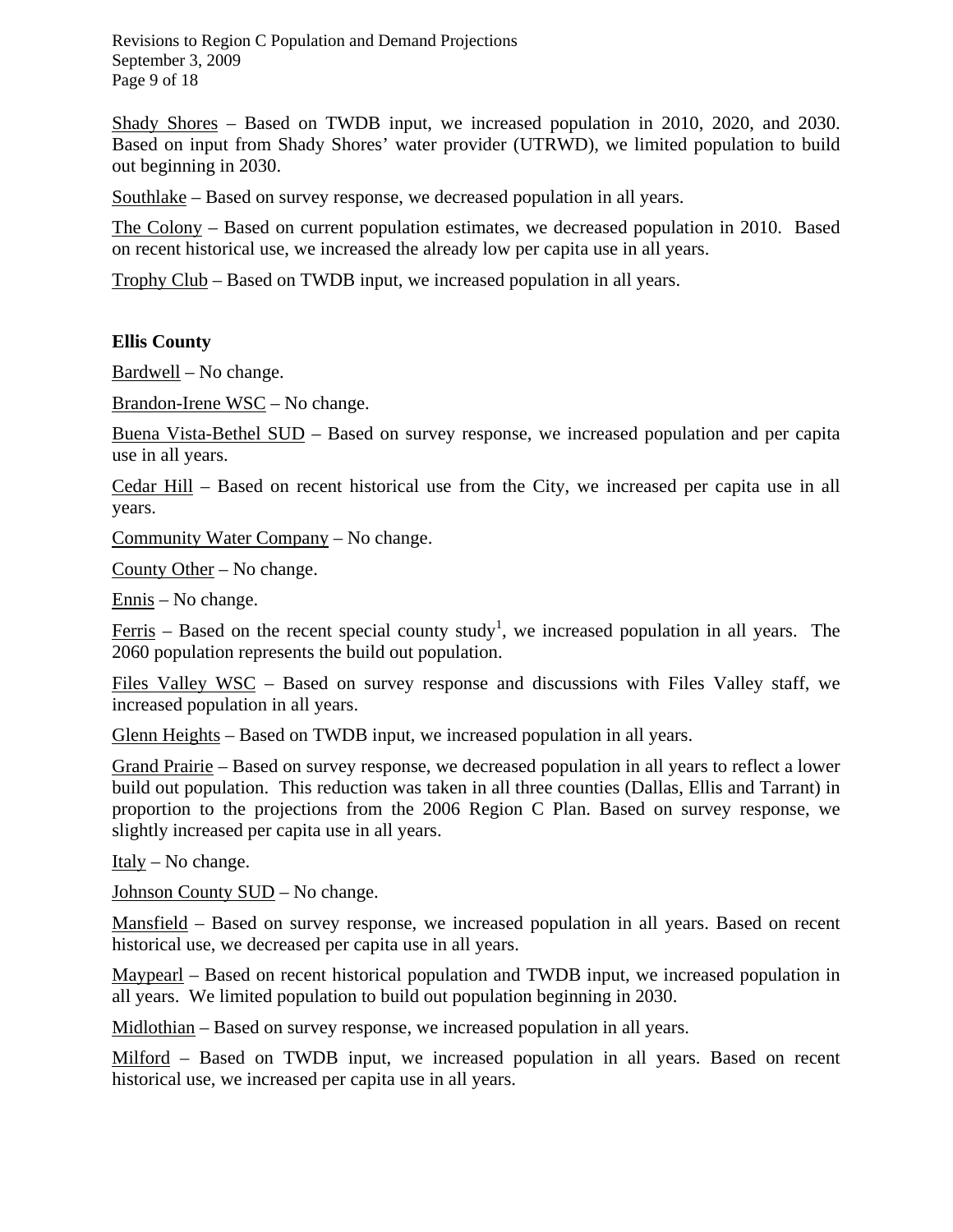Revisions to Region C Population and Demand Projections September 3, 2009 Page 10 of 18

Mountain Peak WSC – No change.

Oak Leaf – No change.

Ovilla – Based on recent historical use, we increased per capita use in all years. Based on input from the City, we decreased population for 2010 through 2030.

Palmer – Based on TWDB input, we increased population in all years.

Pecan Hill – No change.

Red Oak – Based on the recent special county study<sup>1</sup>, we increased population through 2030. We extended that population growth through 2060 using a slower growth rate.

Rice WSC – No change.

Rockett  $\text{SUB}$  – Based on the recent special county study<sup>1</sup>, we increased population through 2030. We extended that population growth through the remaining years, reaching build out population in 2050.

Sardis-Lone Elm WSC – Based on survey response, we increased population in all years. We limited population to build out population beginning in 2030.

Venus – All population is in Johnson County (Region G).

Waxahachie – Based on survey response and recent historical population, we increased population in 2010 and 2020.

#### **Fannin County**

Bonham – Based on recent historical use, we decreased per capita use in all years.

County Other – No change.

Ector – No change.

Hickory Creek SUD – No change.

Honey Grove – Based on survey response, we increased population in 2020 through 2060.

Ladonia – Based on recent historical population, we decreased population in 2010.

Leonard – No change.

North Hunt WSC – No change.

Savoy – No change.

Southwest Fannin County SUD – Based on survey response and recent historical population, we increased population in all years.

Trenton – No change.

Whitewright – Based on recent historical use, we decreased per capita use in all years.

#### **Freestone County**

County Other – No change.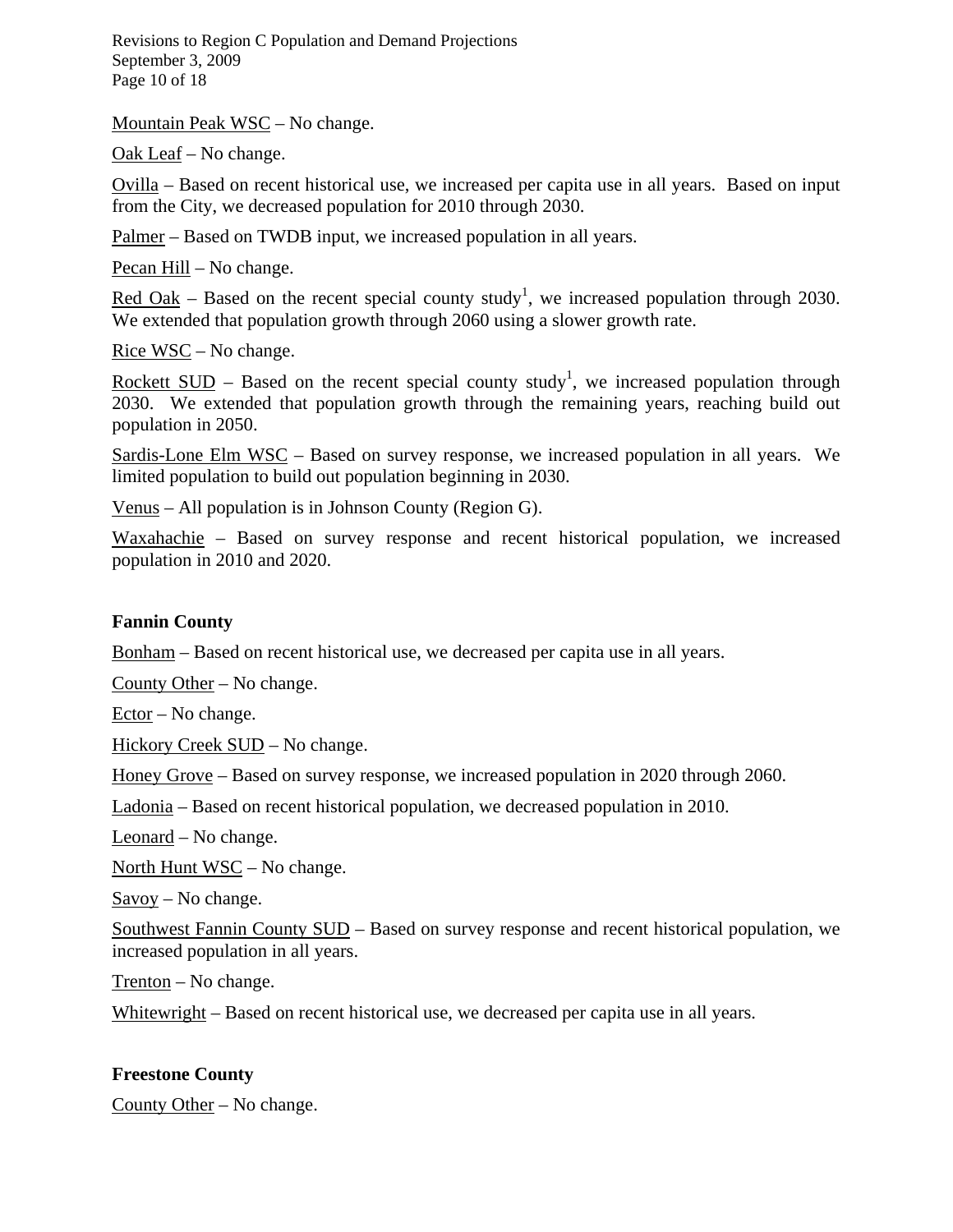Revisions to Region C Population and Demand Projections September 3, 2009 Page 11 of 18

Fairfield – Based on recent historical population, we decreased population in 2010 through 2050. Flo Community WSC – No change.

Teague – No change.

Wortham – Based on input from Wortham and TWDB input, we increased population in all years.

#### **Grayson County**

Bells – Based on recent historical population, we decreased population in 2010 and 2020.

Collinsville – No change.

County Other – No change.

Denison – No change.

Gunter – Based on recent historical population, we decreased population in 2010 through 2040.

Marilee SUD – Based on survey response, we decreased population in 2010 and 2020.

Howe – Based on recent historical population and input from Howe's water provider (GTUA), we decreased population in 2010 through 2040. Based on recent historical use, we decreased per capita use in all years.

Luella WSC – Based on survey response, we decreased population in 2010, 2020, and 2030.

Pottsboro – No change.

Sherman – Based on recent historical use, we decreased per capita use for 2020 through 2060.

South Grayson WSC – No change.

Southmayd – Based on survey response and recent historical population, we decreased population in 2010 through 2050. Based on recent historical use, we increased their very low per capita use in all years.

Southwest Fannin County SUD – No change.

Tioga – No change.

Tom Bean – Based on survey response and recent historical population, we decreased population in 2010 through 2040.

Two Way SUD – No change.

Van Alstyne – Based on recent historical population, we decreased population in 2010 through 2030. Based on recent historical use, we decreased per capita use in all years.

Whitesboro – Based on recent historical population, we decreased population in 2010 through 2050.

Whitewright – Based on recent historical population, we decreased population in 2010 and 2020. Based on recent historical use, we decreased per capita use in all years.

Woodbine WSC – No change.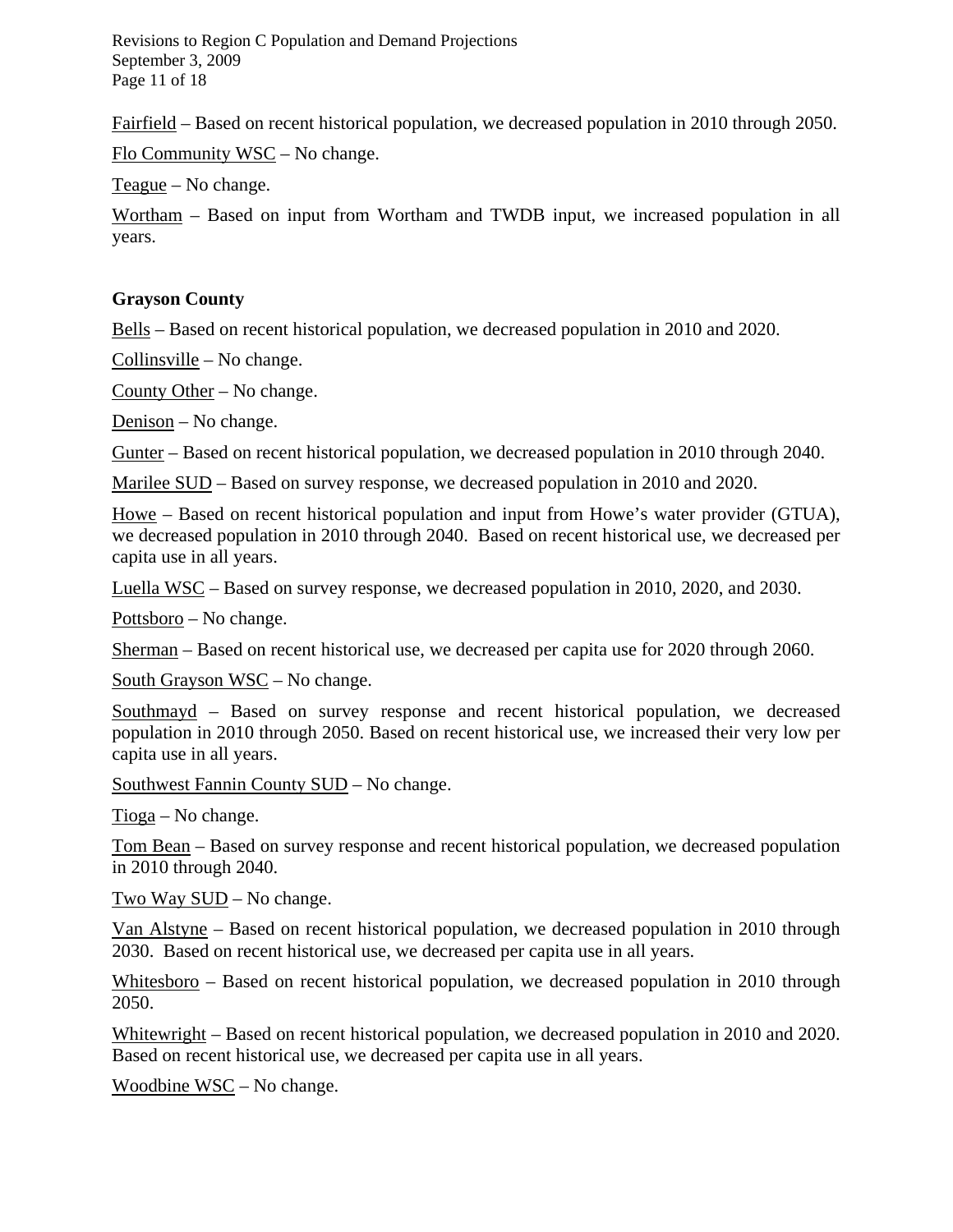Revisions to Region C Population and Demand Projections September 3, 2009 Page 12 of 18

## **Henderson County**

Athens – No change.

Bethel-Ash WSC – No change.

County Other – No change.

East Cedar Creek FWSD – Based on survey response, we decreased population in 2010, 2040, 2050, and 2060.

Eustace – Based on input from the City, we decreased population to current level, showing no growth in future years.

Gun Barrel City – Based on recent historical use, we increased per capita use in all years.

Log Cabin – No change.

Mabank – Based on TWDB input, we increased population in all years.

Malakoff – Based on recent historical use, we decreased per capita use in all years.

Payne Springs – No change.

Seven Points – Based on recent historical use, we increased per capita use in all years.

Tool – No change.

Trinidad – No change.

Virginia Hill WSC – No change.

West Cedar Creek MUD - Based on their current meter count from the TCEQ Water Utilities Database and a factor of 3.0 persons per meter, we estimated their current population. From that estimate we revised the future projections proportionately.

#### **Jack County**

Bryson – No change.

County Other – No change.

Jacksboro – No change.

#### **Kaufman County**

Ables Springs WSC – No change.

College Mound WSC – Based on their current meter count (provided by College Mound WSC) and a factor of 3.0 persons per meter, we estimated their current population. From that estimate we revised the future projections proportionately.

Combine – No change.

Combine WSC – No change.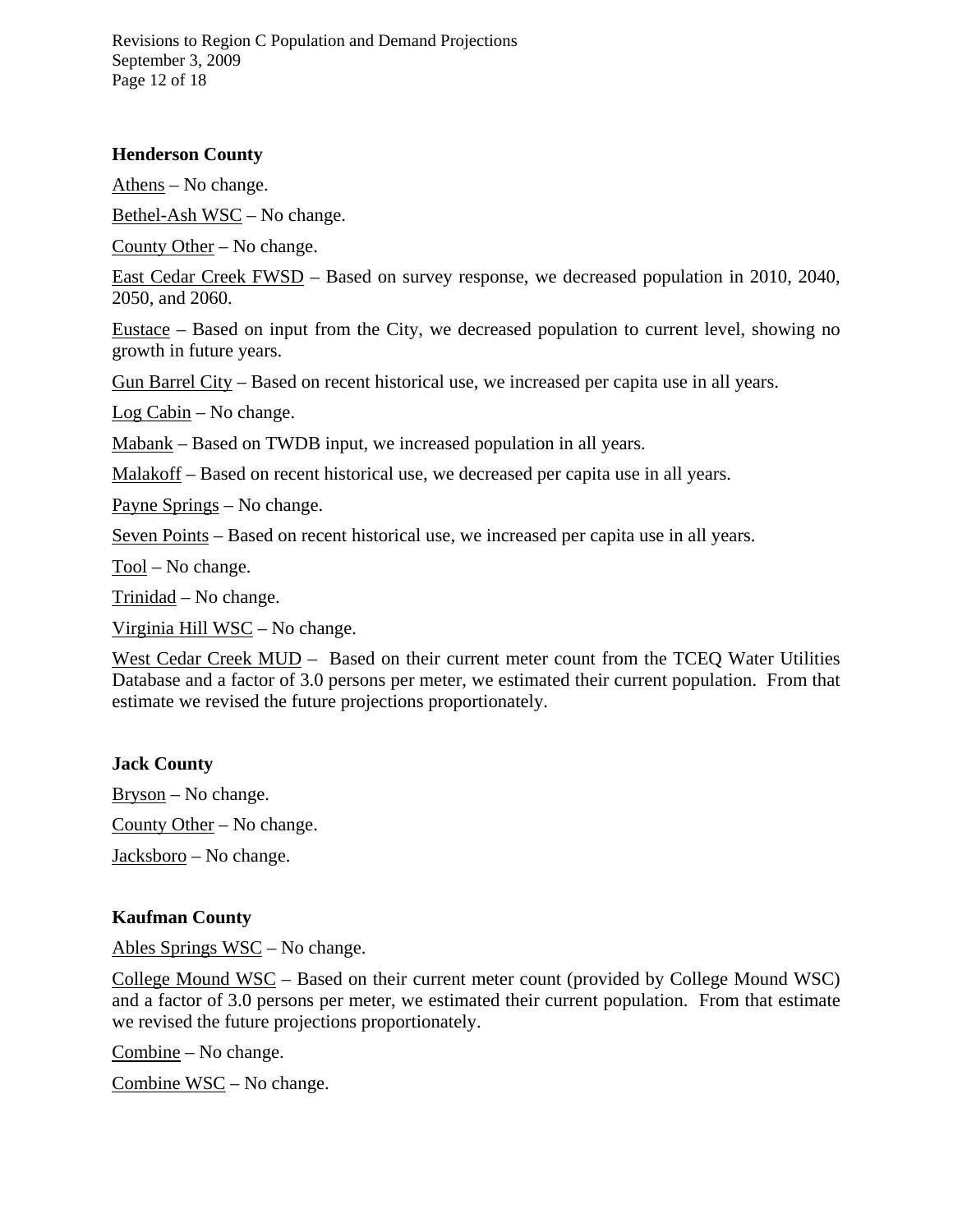Revisions to Region C Population and Demand Projections September 3, 2009 Page 13 of 18

County Other – We decreased population in all years by the amount of the 2010 population in the new water user group Post Oak Bend City.

Crandall – No change.

Dallas – No change.

Forney – Based on TWDB input, we increased population in all years.

Forney Lake WSC – Based on current population information provided by Forney Lake WSC (via NTMWD form) we lowered population in all years.

Gastonia-Scurry – We decreased population in all years by the amount of population now in the new water user group of Scurry.

High Point WSC – Based on their current meter count from the TCEQ Water Utilities Database and a factor of 3.0 persons per meter, we determined their current population. From that estimate we revised the future projections proportionately.

Kaufman – Based on recent historical use, we increased per capita use in 2010.

Kemp – Based on recent historical population, we increased population in all years.

Mabank – Based on TWDB input, we increased population in all years.

MacBee SUD – No change.

Mesquite – No change.

Oak Grove – No change.

Post Oak Bend City – This is a new WUG. The population shown is TWDB's recommended population. The TWDB suggested a demand of less than 115 gallons per capita per day, so we assumed a base per capita use of 115 gallons per capita per day.

Scurry – This is a new WUG. The population shown is TWDB's recommended population. The population for Scurry was taken from the population of Gastonia-Scurry. The TWDB suggested a demand of less than 115 gallons per capita per day, so we assumed a base per capita use of 115 gallons per capita per day.

Seagoville –Based on recent historical use, we increased per capita use in all years.

Talty – Based on survey response, we decreased population in 2010. Based on recent historical use, we increased per capita use in all years.

Terrell – Based on information from Terrell's Master Plan and information from Terrell's water provider (NTMWD), we increased population in all years.

West Cedar Creek MUD – Based on their current meter count from the TCEQ Water Utilities Database and a factor of 3.0 persons per meter, we estimated their current population. From that estimate we revised the future projections proportionately.

# **Navarro County**

Blooming Grove – Based on TWDB input, we increased population in all years.

Brandon-Irene WSC – No change.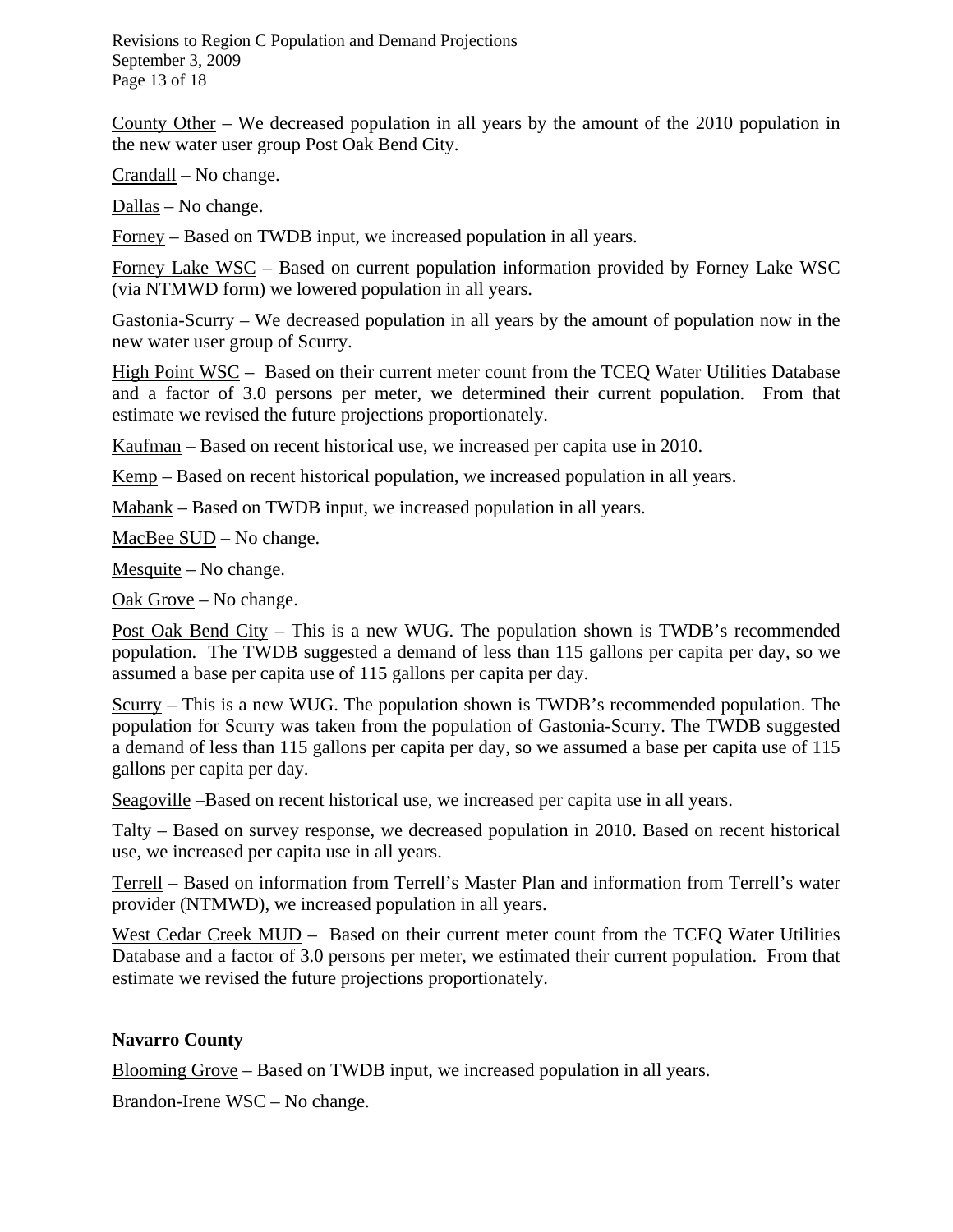Revisions to Region C Population and Demand Projections September 3, 2009 Page 14 of 18

Chatfield WSC – Based on survey response, we decreased population in 2010, 2020, and 2030.

Community Water Company – No change.

Corsicana – Based on TWDB input, we increased population in all years.

County Other – No change.

Dawson – No change.

Frost – Based on survey response, we decreased population in all years.

Kerens – Based on TWDB input, we increased population in all years.

M E N WSC – No change.

Navarro Mills WSC – Based on survey response, we decreased population in all years.

Rice – No change.

Rice WSC – No change.

#### **Parker County**

Aledo – Based on survey response, we increased population in all years limiting it to build out beginning in 2050.

Annetta – Based on recent historical use, we increased per capita use in all years.

Annetta South – Based on recent historical use, we increased per capita use in all years.

Azle – No change.

County Other – Population has been decreased by the population of the two new WUGS (Cresson and Sanctuary).

Cresson – This is a new WUG. The population shown is TWDB's recommended population. We used the TWDB suggested demand of 123 gallons per capita per day.

Fort Worth – Based on current population estimates, meetings with City staff, and input from the City Planning Department, we increased population in all years.

Hudson Oaks – Based on the recent special county study<sup>2</sup>, we decreased population in all years. Based on recent historical use, we increased per capita use in all years.

Mineral Wells – No change.

Reno – No change.

Sanctuary – This is a new WUG. The population shown is TWDB's recommended population. The TWDB suggested a demand of less than 115 gallons per capita per day, so we assumed a base per capita use of 115 gallons per capita per day.

 $Springtown - No change.$ 

Walnut Creek SUD – Based on the recent special county study<sup>2</sup>, we increased population in all years (after accounting for Sanctuary becoming a WUG).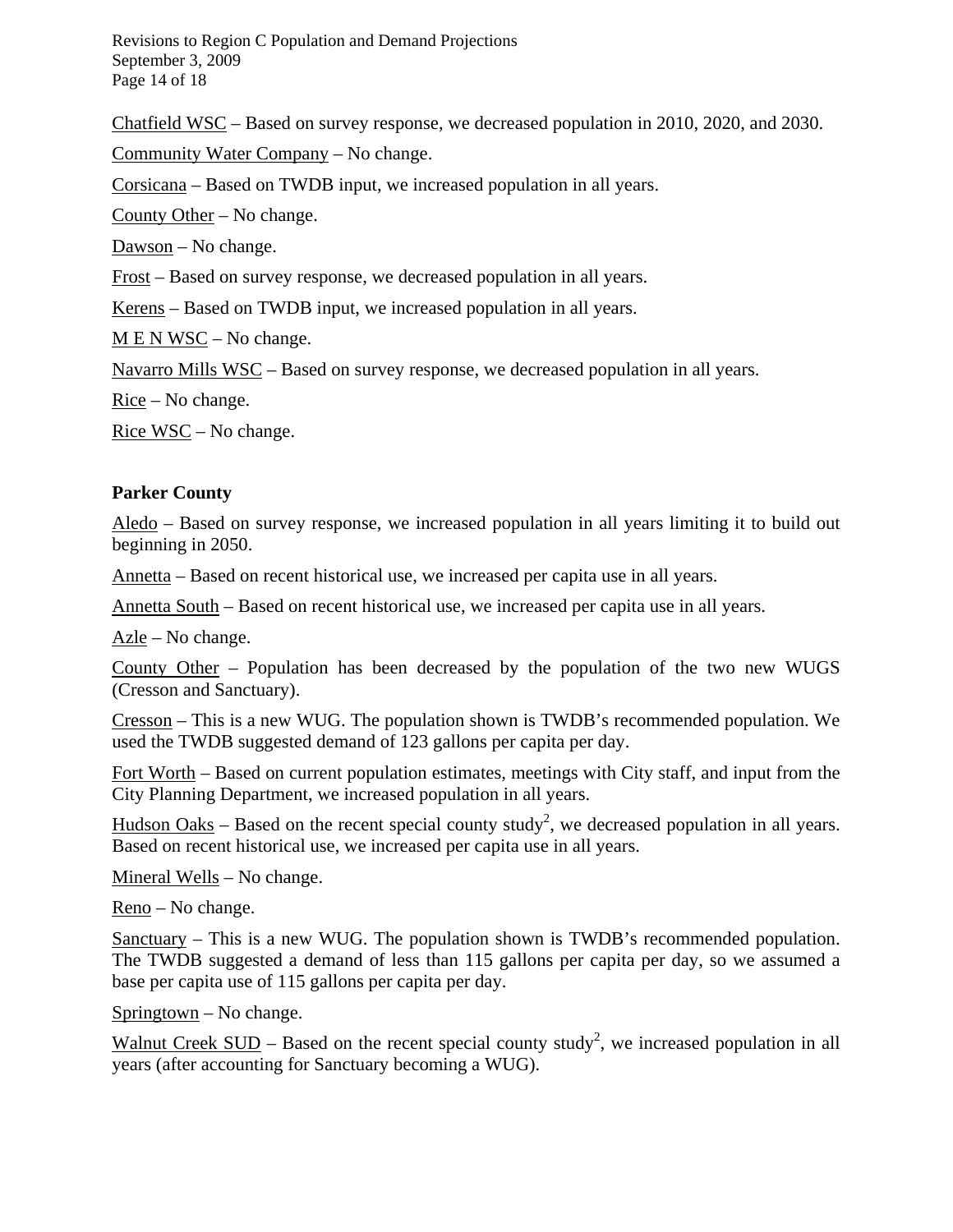Revisions to Region C Population and Demand Projections September 3, 2009 Page 15 of 18

Weatherford – Based on recent historical population and the recent special county study<sup>2</sup>, we increased population in 2010 and 2020.

Willow Park - Based on the recent special county study<sup>2</sup>, we increased population in all years.

## **Rockwall County**

Blackland WSC – No change.

Cash SUD – No change.

County Other – No change.

Dallas – No change.

East Fork SUD – No change.

Fate – This is a new WUG. The population shown is TWDB's recommended population. We are using historical per capita data as provided by Fate's water provider (NTMWD).

Forney Lake WSC – Based on current population information provided by Forney Lake WSC (via NTMWD form) we lowered population in all years.

Heath – Based on recent historical use, we increased per capita use in all years.

High Point WSC – Based on their current meter count from the TCEQ Water Utilities Database and a factor of 3.0 persons per meter, we determined their current population. From that estimate we revised the future projections proportionately. Lavon WSC – Based on survey response, we decreased population in 2010 and increased population in 2020, 2030, and 2040.

McLendon-Chisholm – Based on recent historical population, we increased population in 2010 through 2040.

Mt Zion WSC – Based on survey response, we held future population to the 2010 population to account for no projected growth.

R-C-H WSC – Based on survey response, we increased population in all years.

Rockwall – Based on TWDB input, we increased population in all years.

Rowlett – Based on recent historical use, we decreased per capita use in all years.

Royse City – Based on slower recent growth, we slightly decreased population in 2010 and 2020. We also increased population in 2060 to continue future growth trend.

Wylie – Based on TWDB input, we increased population in 2010 through 2040. However, based on the survey response, we held population in 2050 and 2060 to build out population (which was achieved beginning in 2040). Based on recent use information from Wylie's wholesale water provider (NTWMD), we decreased per capita use in all years.

#### **Tarrant County**

Arlington – Based on survey response and further input from the City, we decreased population in all years.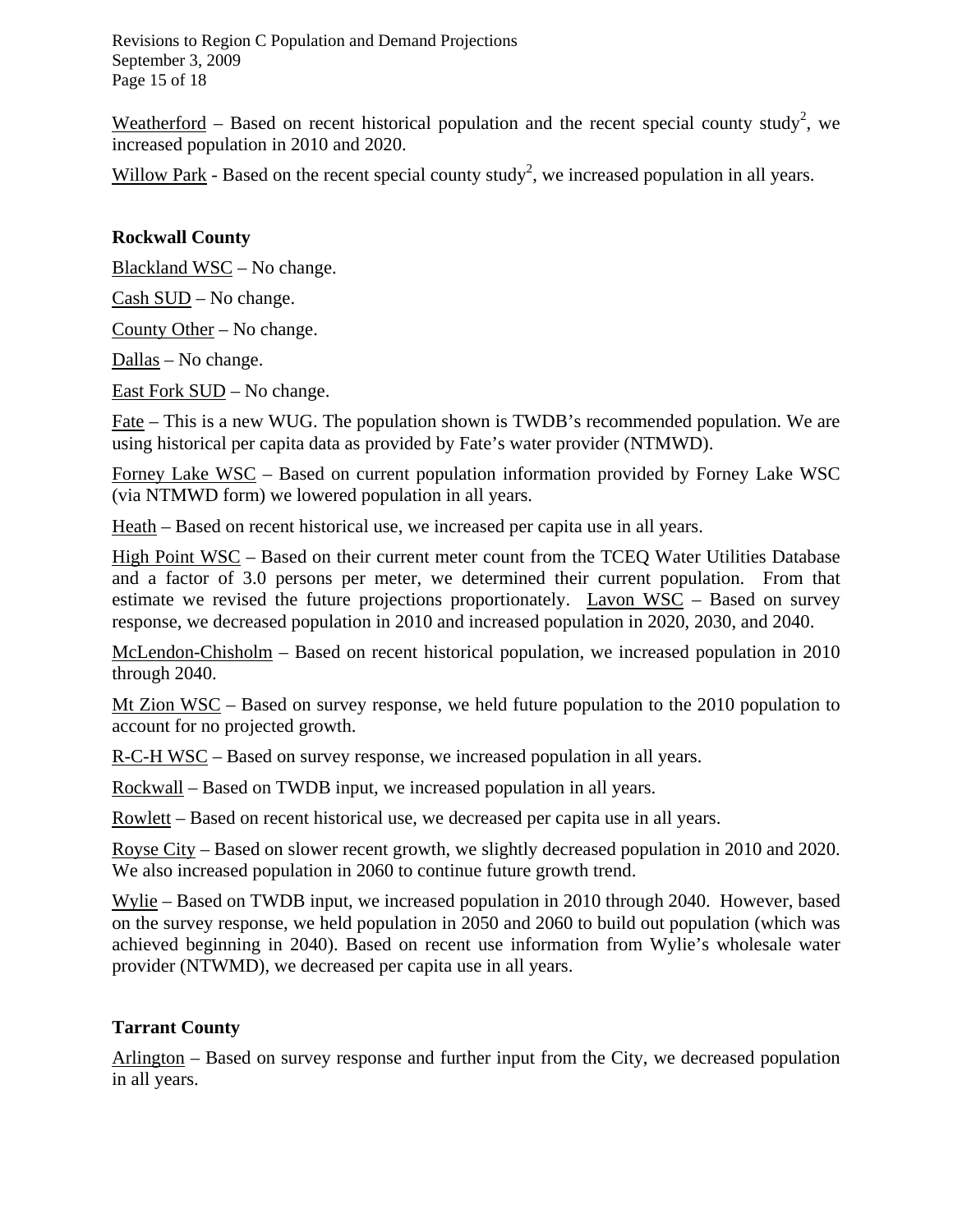Revisions to Region C Population and Demand Projections September 3, 2009 Page 16 of 18

 $Azle$  – No change.

Bedford – No change.

Benbrook – Based on recent historical population, we increased population in 2010 and 2020.

Bethesda WSC – No change.

Blue Mound – No change.

Burleson – No change.

Colleyville – Based on survey response, we limited population to build out population beginning in 2020.

Community WSC – No change.

County Other – No change.

Crowley – Based on TWDB input, we increased population in all years.

Dalworthington Gardens – No change.

 $E$ dgecliff – No change.

Euless – No change.

Everman – Based on recent historical population, we decreased population in 2010. Based on survey response, we limited population to build out population beginning in 2020.

Forest Hill – Based on NCTCOG current population estimate, we revised the 2010 population and revised the future proportionately.

Fort Worth – Based on current population estimates, meetings with City staff, and input from the City Planning Department, we increased population in all years.

Grand Prairie – Based on survey response, we decreased population in all years to reflect a lower build out population. This reduction was taken in all three counties (Dallas, Ellis and Tarrant) in proportion to the projections from the 2006 Region C Plan. Based on survey response, we increased per capita use in all years.

Grapevine – Based on input from city staff, we decreased population in 2020 through 2060, holding population to build out beginning in 2030. Based on recent historical use, we increased per capita use in all years.

Haltom City – Based on current population estimates, we decreased population in 2010. Haslett – Based on recent historical use, we increased per capita use in all years.

Hurst – Based on information from an ongoing impact fee study for Hurst being performed by Freese and Nichols, we limited population to build out population beginning in 2020.

Johnson County SUD – No change.

Keller – Based on survey response, we decreased population in 2010 and 2020 and increased population in remaining years to reflect a higher build out population.

Kennedale – Based on survey response, we decreased population in 2010.

Lake Worth  $-$  No change.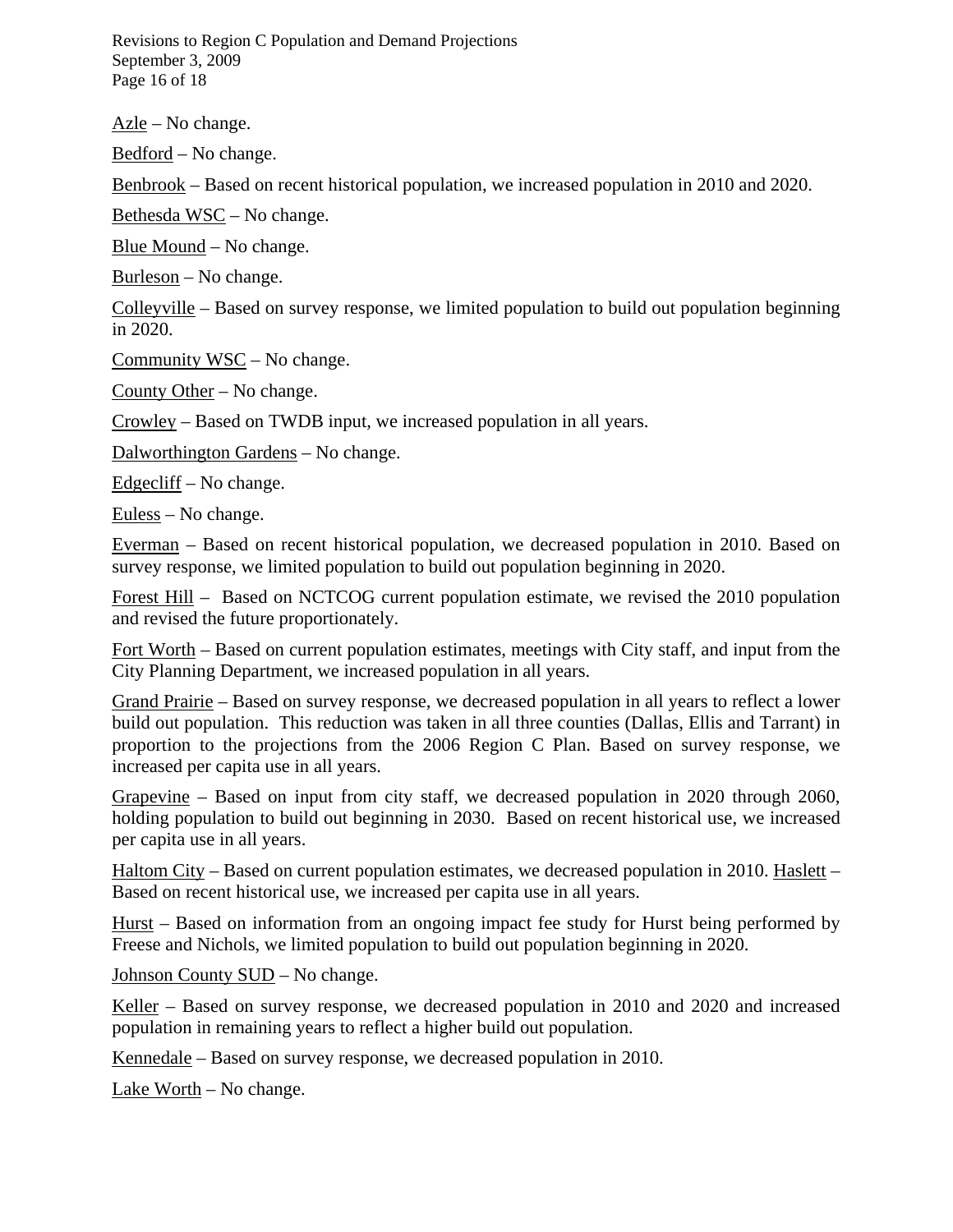Revisions to Region C Population and Demand Projections September 3, 2009 Page 17 of 18

 $Lakeside - No change.$ 

Mansfield – Based on survey response, we increased population in all years. Based on recent historical use, we decreased per capita use in all years.

North Richland Hills – No change.

Pantego – Based on recent historical use, we increased per capita use in all years.

Pelican Bay – Based on TWDB input, we increased population in all years.

Richland Hills – No change.

River Oaks – No change.

Saginaw – Based on TWDB input, we increased population in all years. Based on recent historical use, we decreased per capita use in all years.

Sansom Park Village – No change.

Southlake – Based on survey response, we decreased population in all years.

Watauga – Based on survey response, we decreased population beginning in 2030 to reflect a lower build out population.

Westover Hills – No change.

Westworth Village – Based on TWDB input, we increased population in all years.

White Settlement – We decreased population in 2030.

#### **Wise County**

Alvord – Based on TWDB input, we increased population in all years.

Aurora – Based on TWDB input and survey response, we increased population in all years. For 2010 through 2030 we used higher estimates from the survey response. For 2040 through 2060 we used TWDB suggested revisions.

Bolivar  $WSC - No change.$ 

 $\overline{Boyd}$  – Based on the recent special county study<sup>2</sup>, we increased population beginning in 2030 and then limited it to build out population beginning in 2050.

Bridgeport – Based on recent historical population, we decreased population in 2010.

Chico – No change.

Community WSC –No change.

County Other – We decreased population in all years to account for Paradise becoming a water user group.

Decatur – No change.

Fort Worth – Based on current population estimates, meetings with City staff, and input from the City Planning Department, we increased population in all years.

New Fairview – No change.